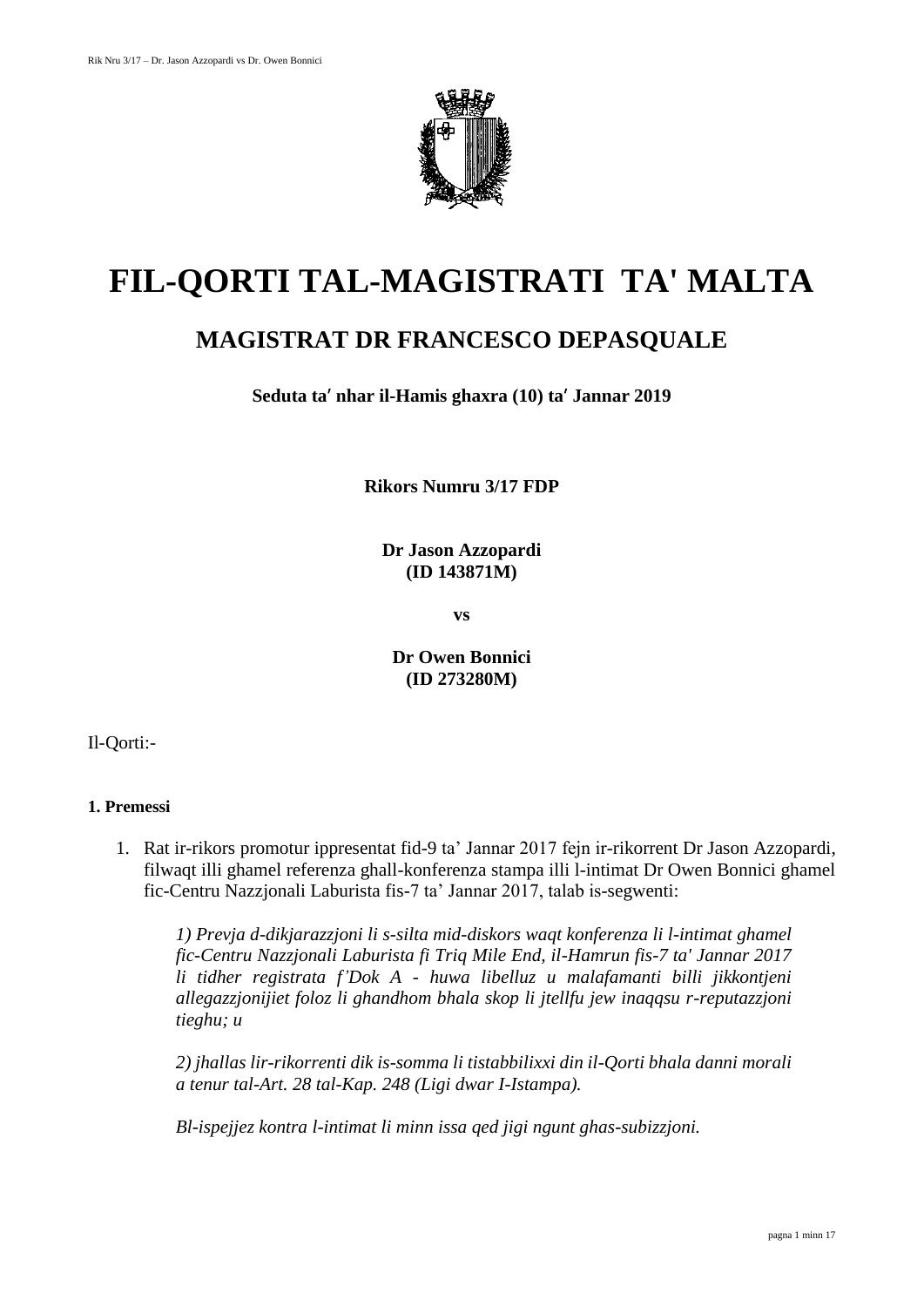- 2. Rat illi fid-9 ta' Jannar 2017 ir-rikorrent intavola rikors intavolat mir-rikorrent fejn talab illi l-kawza tieghu tinstema bl-urgenza, liema talba il-Qorti cahdet fl-10 ta' Jannar 2017 stante illi ma kienux jesistu ragunijiet sufficjenti biex kawza bhal din tinstema bl-urgenza a skapitu ta' kawzi ohra li qed jinstemghu minn dina l-Qorti.
- 3. Rat ir-risposta tal-konvenut Dr Owen Bonnici ippresentat fis-26 ta' Jannar 2017, fejn laqa' ghal dak mitlub billi qajjem is-segwenti linji difensjonali:

*1. Illi t-talbiet attrici huma infondati fil-fatt u fil-ligi.*

*2. Illi f'kull kaz u minghajr pregudizzju ghas-sueccepit, d-diskors indikat mifl attur mhuwiex libelluz fit-termini tal-ligi.* 

*3. Illi subordinatament u minghajr pregudizzju ghas-sueccepit, id-diskors li ghamel l-eccepjent jikkonsisti f'espressjoni ta' opinjoni u apprezzament, jew value judgement, u huwa fair comment fuq materja ta' interess pubbliku, fuq fatti sostanzjalment veri, ammissibbli kemm taht il-Ligi ta' l-Istampa, kemm taht il-Kostituzzjoni ta' Malta u l-Konvenzjoni Ewropeja dwar id-Drittijiet u l-Libertajiet Fondamentali tal-Bniedem.* 

*4. Salvi eccezzjonijiet ulterjuri.*

## **2. Provi**

- 1. Rat illi l-kawza giet appuntata ghall-24 ta' April 2017, f'liema data il-kawza giet differita ghall-provi rikorrenti ghall 1 ta' Gunju 2017.
- 2. Rat illi fl-1 ta' Gunju 2017 ir-rikorrent talab differiment ghax kien impenjat f'Elezzjoni Generali
- 3. Rat illi fit-28 ta' Settembru 2017 ir-rikorrent talab differiment ghax kien impenjat f'guri u ghalhekk il-kawza giet differita ghad 9 ta' Novembru 2017.
- 4. Semghet ix-xhieda tar-rikorrent **Dr Jason Azzopardi** moghtija fid-9 ta' Novembru 2017 fejn esebixxa estratt tat-traskrizzjoni tad-diskors illi bih huwa hassu malafamat, kif ukoll estratt ta' minuta tal-file li kien jinsab fil-Lands Department relatata mal-art li dwaru saru lkummenti.
- 5. Rat illi fl-14 ta' Novembru 2017 ir-rikorrent ppresenta kopja tar-rapport tan-National Audit Office li tqieghed fuq il-Mejda tal-Kamra tad-Deputati fid 19 ta' Dicembru 2016.
- 6. Semghet ix-xhieda ta' **Albert Mamo**, li kellu l-kariga ta' Kummissarju tal-Artijiet fiz-zmien meta gara dak illi dwaru saru l-kummenti, prodott mir-rikorrent u moghtija fl-4 ta' Dicembru 2017.
- 7. Rat illi fl-4 ta' Dicembru 2017 ir-rikorrent ddikjara illi ma kellux aktar provi x'jippresenta.
- 8. Semghet ix-xhieda in kontro ezami ta' Dr Jason Azzopardi illi saret fid 29 ta' Jannar 2018.
- 9. Semghet ix-xhieda ta' l-intimat **Dr. Owen Bonnici**, moghtija fid-29 ta' Jannar 2018 u rat iddokumentazzjoni minnu esebita, ossija estratt tal-process Nru 51/13 fejn xehed Nazzareno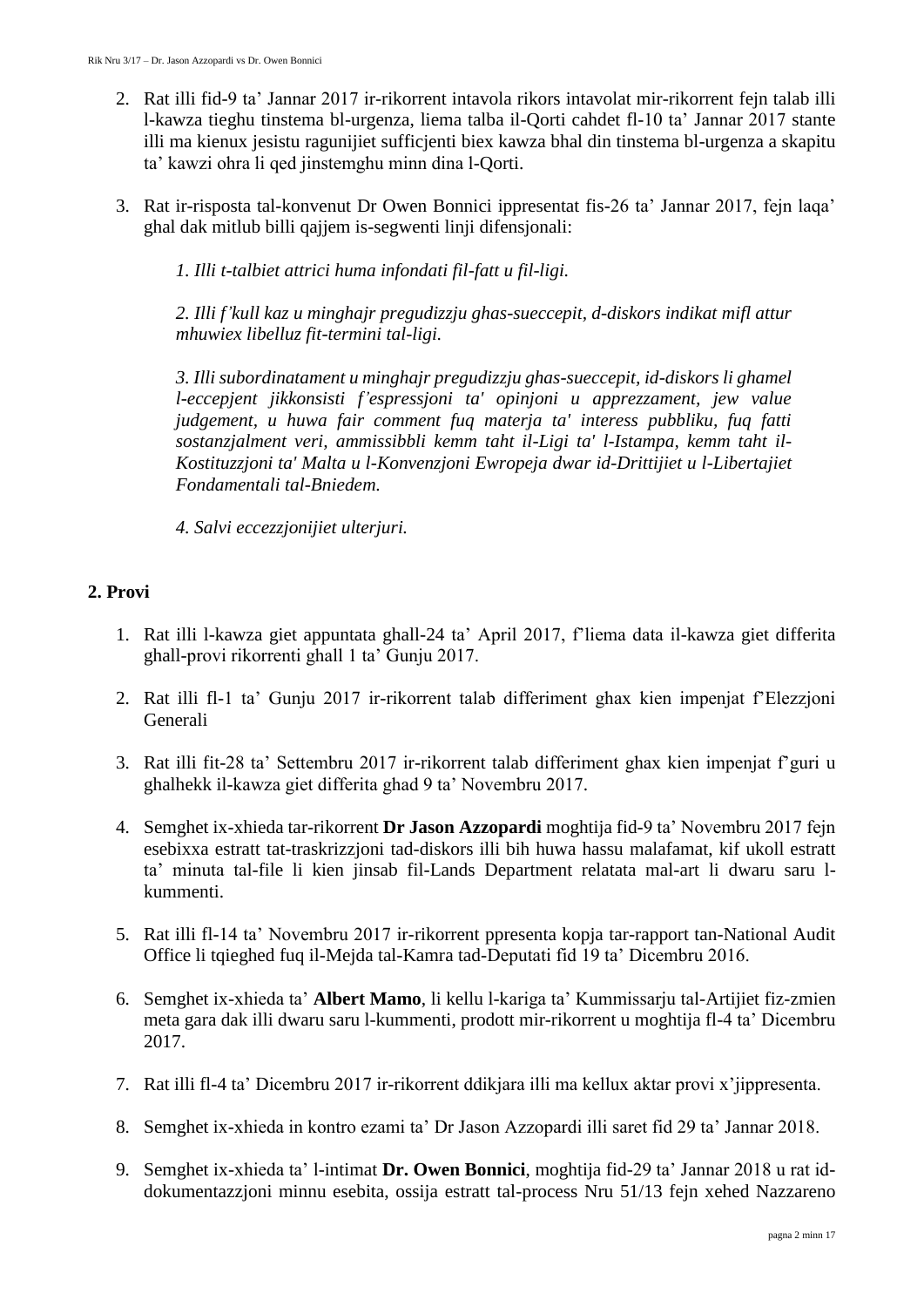Vassallo, fis-16 ta' Gunju 2015 bhala rappresentant ta' Vassallo Builders Group Limited, filkawza "*Vassallo Builders Group Limited vs Marsovin Limited et*" kif ukoll artikolu illi deher fil-Malta Independent fit-22 ta' Jannar 2017 fejn gie intervistat Tonio Fenech.

- 10. Semghet il-kontro ezami ta' Dr Owen Bonnici illi saret fil 15 ta' Marzu 2018.
- 11. Rat illi fit-3 ta' Mejju 2018 l-intimat talab differiment sabiex iressaq il-provi tieghu gurnata ohra.
- 12. Rat illi fit 18 ta' Gunju 2018 l-intimat iddikjara illi ma kellux aktar provi x'jippresenta u ghalhekk il-kawza giet differita ghas-sottomissjonijet finali.
- 13. Rat is-sottomissjonijiet rikorrenti ippresentati fl-20 ta' Settembru 2018.
- 14. Rat illi fil-25 ta' Otttubru 2018 il-konsulent legali ta' l-intimat talab illi jaghmel issottomissjonijet tieghu oralment.
- 15. Semghet it-trattazzjoni orali ta' l-abbli difensuri ta' l-intimat kif ukoll ta' l-abbli difensur tarrikorrenti, illi saret fit 22 ta' Novembru 2018, wara liema data il-kawza giet differita ghassentenza ghallum.

#### **3. Konstatazzjonijiet dokumentarji.**

- 1. Jirrizulta illi, fis-7 ta' Jannar 2012, data meta ntqalu l-kliem illi dwarhom ihossu malafamt irrikorrent, ir-rikorrent kien Membru tal-Parlament fl-Opposizzjoni filwaqt illi l-intimat kien Ministru tal-Gustizzja, Kultura u Gvern Lokali fil-Gvern tal-gurnata.
- 2. Jirrizulta illi, fis-7 ta' Jannar 2012, l-intimat ghamel diskors gewwa il-Kwartieri Generali tal-Partit Laburista fejn ghamel referenza ghal rapport li kien ippubblika l-Awditur Generali ftit gimghat qabel dwar investigazzjoni relatata mat-trasferiment ta' bicca art gewwa Hal-Qormi precendetement okkupata mill-birrerija Lowembrau, liema trasferiment sehh fid-Dipartiment illi tieghu r-rikorrent kien responsabbli bhala Segretarju Parlamentari u, sussegwentement, Ministru snin qabel.
- 3. Jirrizulta, di fatti, illi fid-19 ta' Dicembru 2016, gie mqieghed fuq il-Mejda tal-Kamra tad-Deputati mill-Ispeaker l-Onorevoli Dr Anglu Farrugia rapport redatt mill-Awditur Generali intitolat "*An Investigation of Property Transfers between 2006 and 2013: The Transfer of Land at Ta' L-Istabal, Qormi*"
- 4. Jirrizulta illi fl-"*Executive Summary*" tar-rapport investigat u studjat fir-reqqa, ta' 66-il pagna, l-Awditur Generali kellu dan xi jghid dwar it-trasferiment tal-art tal-Gvern, precendentement okkupata mill-birrerija Lowembrau, minn Marsovin Limited ghal ghand Vassallo Builders Group Ltd, liema konkluzjonjeit il-Qorti ser tipproduci 'in toto' ghall-ahjar amministrazzjoni tal-Gustizzja:
	- *1. On 23 June 2015, the four Government Members of Parliament on the Public Accounts Committee (PAC) requested the Auditor General to investigate the transfer of the site of the former Löwenbräu brewery in Qormi. The PAC specifically requested the National Audit Office (NAO) to ascertain whether the principles of good governance, value for money, transparency and accountability*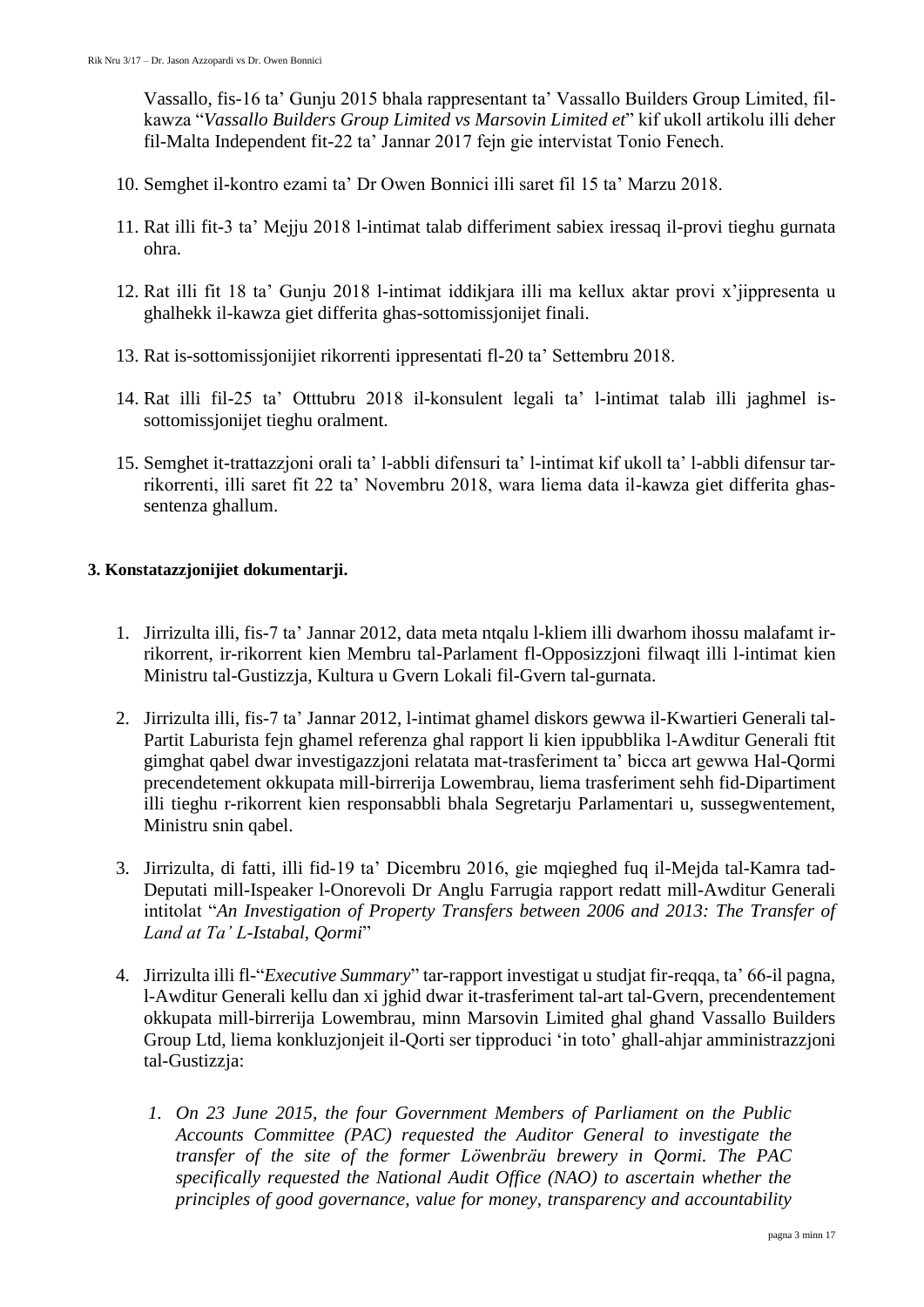*were respected and whether political pressure was exerted with respect to this transfer. Aside from the site in Qormi, reference was made to another three property transfers involving Government undertaken between 2006 and 2013; however, these are reported on separately.* 

- *2. The plot of land at Ta' L-Istabal, Qormi, measuring approximately 21,000 square metres, was granted to Löwenbräu Ltd by the Government of Malta on 13 November 1990. This direct allocation of land was authorised by the Minister for Economic Affairs, justified in terms of the economic benefit that was to be generated. The Minister for Economic Affairs established that the allocation was to be made on a perpetual basis against the annual payment of a non-revisable ground rent of Lm 10,000 (€23,294). The contract stipulated that the land was to be used specifically for the production of alcoholic and non-alcoholic beverages.*
- *3. On 1 December 2009, LBM Breweries Ltd submitted a request for the redemption of the perpetual ground rent. The Government Property Department (GPD) endorsed this request on 2 December 2009, simultaneously authorising the cancellation of all the conditions burdening the land in Qormi, which effectively rendered the site free and unencumbered. This agreement was formalised through a contract entered into by Government with LBM Breweries Ltd on 3 December*  2009, wherein payment of €465,875 was effected.
- *4. The legality of the 2009 contract was called into question in 2011, with the Commissioner of Land (CoL) noting that the transfer of the land following the cancellation of the conditions had probably been in breach of the Disposal of Government Land Act, which allowed for the sale of such land to be made only through a call for tenders or through a parliamentary resolution. Negotiations to rectify this situation were held between Government and Vassallo Builders Group*  Ltd, who had, in the interim, acquired LBM Breweries Ltd. The parties agreed that *a Committee be established to determine the freehold value of the land as at 1990. According to the Committee, the value of the land in Qormi was €706,400. The difference between the*  $\epsilon$ *706,400 and the*  $\epsilon$ *465,875 paid in 2009, that is,*  $\epsilon$ *240,525, was settled against compensation due to the Company for other properties that had been previously expropriated. This was transacted through a contract of exchange dated 5 June 2012.*
- *5. The NAO is of the opinion that failure in terms of good governance, to varying degrees, is a recurring theme that emerged throughout its review of this matter. This commences with the terms established by the Minister for Economic Affairs in the direct allocation of land in 1990, who specified that the grant was to be made on a perpetual basis with a non-revisable ground rent, which factors conditioned subsequent developments particularly in view of the fact that the land was to be used for a specific industrial purpose. While the policy governing allocations applicable at the time did not specify the duration of such emphyteutical grants, this Office established, based on information provided by the GPD, that allocations on perpetuity were atypical.*
- *6. The submission of the request to redeem the ground rent by LBM Breweries Ltd remained subject to considerable doubt, as no record relating to this request was retained by the GPD when this should have been the basis of all subsequent developments. The NAO was unable to determine with any degree of certainty the sequence of events leading to the submission of this request, thereby hindering this Office's attempts at establishing a true and factual account of developments leading to the subsequent actions by the GPD officials. This, together with other aspects of*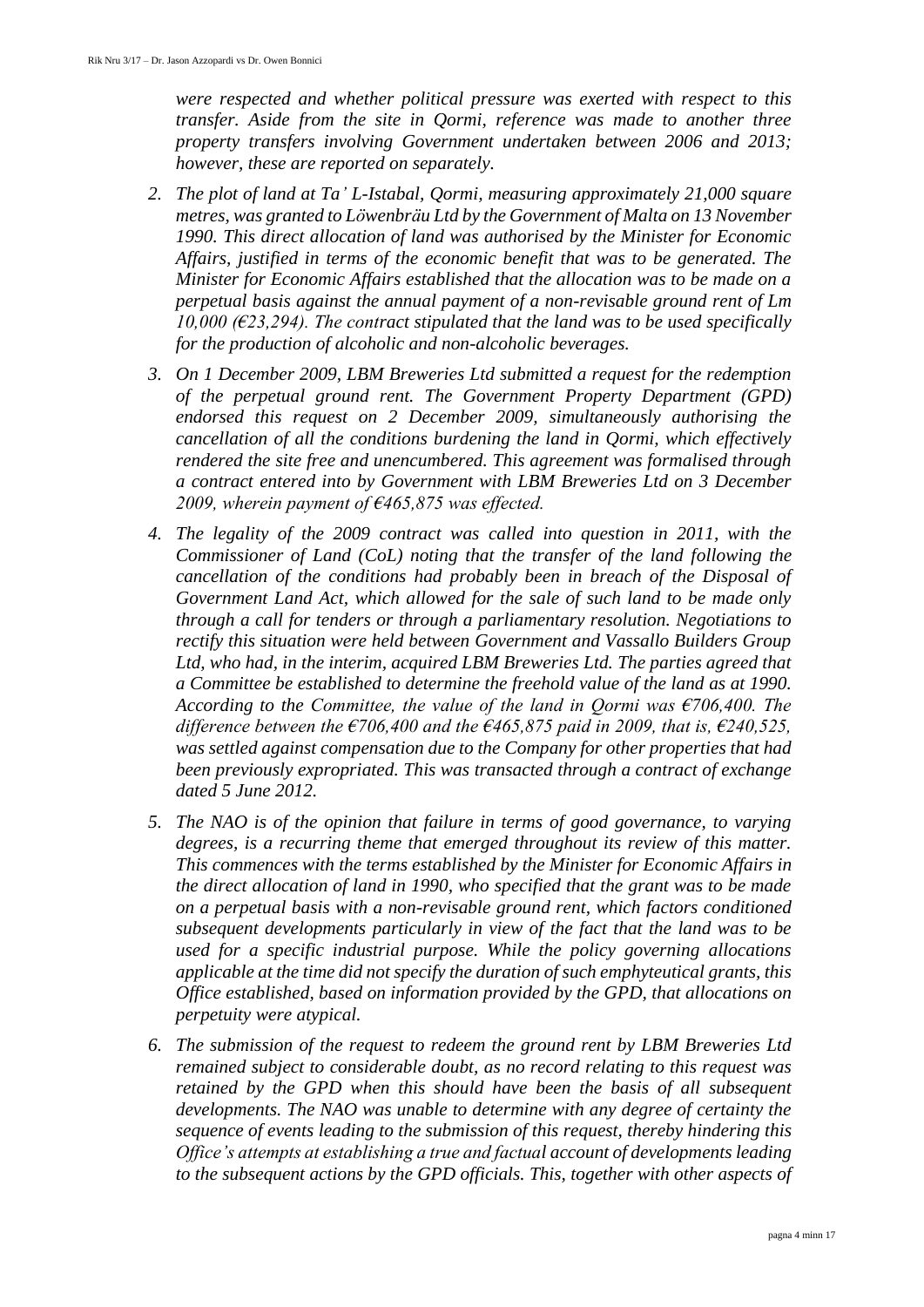*the case, detracted from the required level of transparency, shrouding key developments that would eventually lead to the 2009 contract.* 

- *7. The manner by which the request for the redemption of ground rent and the cancellation of the conditions burdening the land in Qormi was processed by the GPD raised multiple concerns. Of concern to the NAO was the fact that this process*  was initiated by the GPD without a request to this effect retained in the relevant *GPD file. The request was in fact captured by the Notary GPD, who although uncertain whether the cancellation of conditions was permissible, failed to overtly express concerns regarding the Company's request and its legality in a minute to the Director General (DG) GPD, through the CoL. The views of the CoL were conveyed, albeit in an ambiguous manner, in a minute by the Assistant Director Contracts GPD. Although reference was made to the awareness of the CoL of the request to cancel conditions, authorisation was noted as solely relating to the redemption of ground rent. Notwithstanding this, the involvement of the CoL, or otherwise, remained a point of contention, with conflicting accounts on this matter. Nevertheless, the NAO maintains that the case warranted the direct involvement of the CoL and could not identify any justifiable reason why this was not pursued. Having considered the cryptic minute by the Notary GPD and the ambiguous endorsement by the Assistant Director Contracts GPD following consultation with the CoL, the authorisation by the DG GPD was deemed equally anomalous by the NAO. In this Office's opinion, the DG GPD, and possibly the CoL, failed to appropriately consider the implications of that proposed by the Notary GPD and whether the renouncement by Government of all conditions was legally permissible. This concern was further heightened in view of the fact that the land in Qormi had originally been granted by direct allocation for a specific industrial purpose. These failures in terms of governance had far-reaching consequences on later developments, effectively constraining the GPD into a series of other flawed decisions.*
- *8. The facts of the case render the extraordinary haste of the process amply evident. Following the request as captured in the minute by the Notary GPD, the relevant authorisations were obtained and the contract was finalised in a mere two days. It is in this context that this Office considers the haste in processing the request for the redemption of ground rent and the cancellation of the conditions as highly suspect. More so, when one considers that stated by the GPD officials involved, who maintained that the case had not been discussed with other GPD officials aside from the briefest of minutes documented in the GPD file. The NAO fails to understand how the authorisation process was seemingly carried out through the forwarding of the relevant file, with the haste exhibited impeding any due consideration of whether the action proposed by the GPD was legal, or otherwise. In this Office's opinion, the actions of the GPD officials involved in this process may, to varying extents depending on their involvement and responsibility, be considered as negligent and draw the NAO's gravest concerns.*
- *9. These concerns are further accentuated by the fact that the authorisation of the Minister of Finance, the Economy and Investment or the Parliamentary Secretary Revenues and Land was not sought prior to the signing of the 2009 contract. The NAO is of the opinion that the matter should have been referred for ministerial endorsement, as this case did not solely entail the redemption of ground rent, but the sale of the directum dominium. Furthermore, this Office is of the understanding that ministerial sanctioning was to be the precursor to eventual referral to Parliament or the issue of a call for tenders. The NAO considers this shortcoming as the responsibility of the DG GPD. Furthermore, the NAO fails to understand*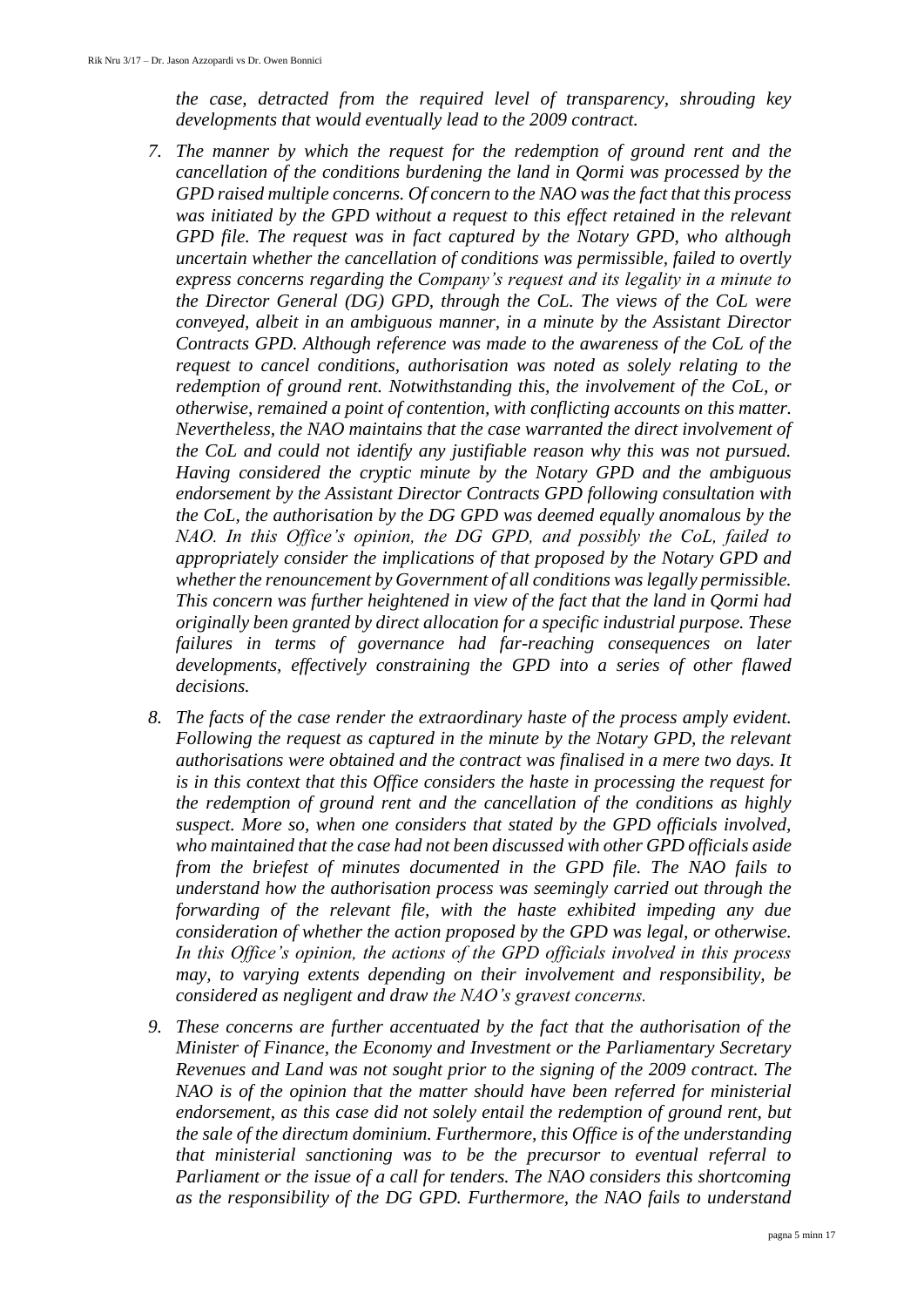*why the GPD did not obtain any form of legal advice assuring the Department of the legitimacy of the intended course of action, which serious shortcoming can be attributed to the DG GPD, the Notary GPD and the Assistant Director Contracts GPD. Not only did these officials, through negligence or otherwise, fail to safeguard Government's interests, they also acted without due authorisation when failing to refer the matter for ministerial endorsement and subsequent possible parliamentary scrutiny.* 

- *10. The contract entered into between Government and LBM Breweries Ltd on 3 December 2009 comprised a payment of €465,875 for the redemption of ground rent and the cancellation of conditions; however, the NAO noted that no charge was specifically levied with respect to the latter. In this Office's opinion, Government's consent to the cancellation of conditions bore considerable impact on the value of the land, which was no longer limited in terms of use. The NAO considers the fact that no charge was levied by the GPD for the renouncement of limitations as an abject failure of the Department to safeguard Government's interests and seriously undermines any consideration of whether value for money*  was obtained. To varying degrees, responsibility for this lies with the DG GPD, the *Assistant Director Contracts GPD, the Notary GPD, and possibly the CoL.*
- *11. Failures noted in terms of their respective involvement resulted in no charge being levied; however, this matter remains secondary to the overarching issue of the legality, or otherwise, of the transaction. Whether the cancellation of conditions, as executed in the 2009 contract, was permissible or otherwise was contentious, with the Notary GPD and the CoL putting forward opposing views. This is directly related to an ongoing court case involving Government; nonetheless, irrespective of the eventual outcome of this dispute, this Office is of the opinion that this matter could have been averted had an open call for tenders or referral to Parliament been resorted to. Aside from eliminating any doubt as to the legal basis of this disposal, resort to any of these options would have ensured an element of transparency and scrutiny. Moreover, the NAO contends that had such procedures been referred to, Government would have secured payment for the freehold value of the land, which value would have gone beyond the mere redemption of ground rent but reflected the true value of the site at the time.*
- *12. Having addressed the incongruent action of all the GPD officials involved in the process in the preceding paragraphs, the NAO draws attention to evidence indicative of prior agreement between Marsovin Ltd and Agrico Ltd (shareholders of LBM Breweries Ltd), and Vassallo Builders Group Ltd, which was contingent on Government acceding to the cancellation of conditions burdening the land in Qormi. This latter aspect is of concern to the NAO as evidence reviewed indicated that Government was aware of, and possibly facilitated, this transaction. This Office's convictions are supported by the preliminary agreement entered into by Marsovin Ltd and Agrico Ltd as vendors and Vassallo Builders Group Ltd as purchasers on 30 November 2009, wherein it was stipulated that the entire shareholding of LBM Breweries Ltd, whose sole asset was the land in Qormi, was to be transferred subject to Government's agreement to cancel the conditions burdening this land within seven weeks. The NAO is of the understanding that the cancellation of these conditions within the stipulated seven- week period was a highly improbable outcome had the appropriate legal mechanisms for the disposal of government land been adhered to. Other supporting evidence was an LBM Breweries Ltd board resolution to proceed with the redemption dated 1 December 2009 and a bank draft by Vassallo Builders Group Ltd payable to the CoL dated 2 December 2009. This must be considered in relation to the request, authorisation*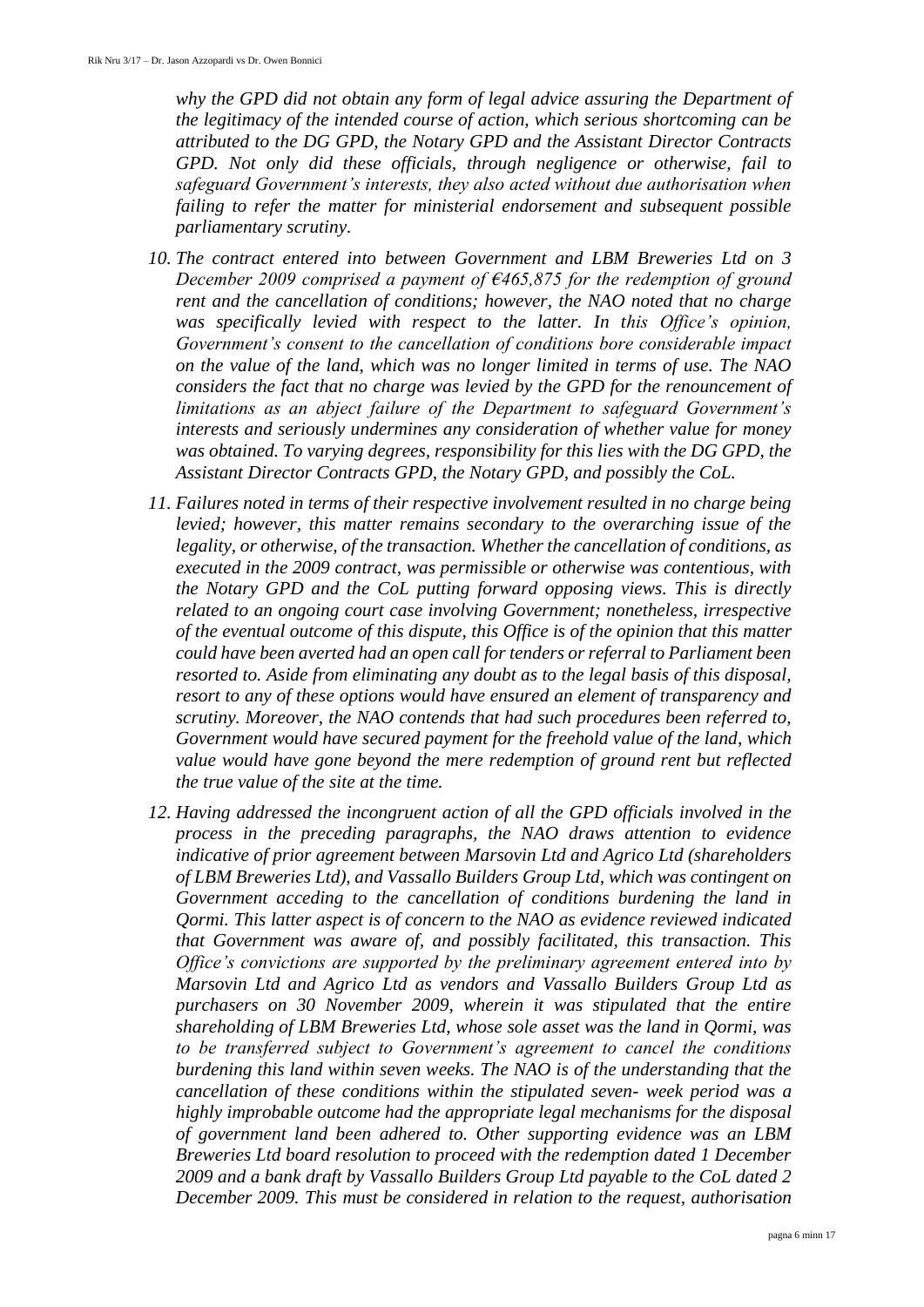*and contract, respectively dated 1 December 2009, 2 December 2009 and 3 December 2009. Highly indicative was an affidavit by the Chair Vassallo Builders Group Ltd, wherein it was stated that the representatives of Marsovin Ltd had informed him that they had an agreement with the Minister and the GPD for the cancellation of all the conditions on payment of €465,875.* **(sottolinjar tal-Qorti)** *Additionally, Marsovin Ltd had assured Chair Vassallo Builders Group Ltd that once Marsovin Ltd had sourced the required funds, the transaction rendering the site free and unencumbered would be effected within a few days. Although these allegations were denied by all involved, the NAO is of the opinion that the facts of the case lend credence to that stated.* 

- *13. The NAO did not find direct evidence of political pressure exerted in the processes reviewed. However, the manner by which the GPD concluded the 2009 contract in a matter of days was deemed highly suspect by this Office. Although the Notary GPD indicated an element of pressure exerted by a representative of Marsovin Ltd, and the Assistant Director Contracts GPD indicated pressure by the DG GPD, these alone do not explain the immense haste with which the Department concluded the contract. The context for the exertion of pressure was certainly set with the preliminary agreement entered into by Marsovin Ltd, Agrico Ltd and Vassallo Builders Group Ltd, wherein a seven-week timeframe was established within which Government was to agree to the cancellation of all the conditions burdening the land in Qormi. This was a highly improbable outcome, which should never have transpired in the manner that it did, in terms of haste and method. While later deemed illegal, this was seen through in a matter of days. The NAO considers this as highly indicative of pressure being exerted for the conclusion of the 2009 contract, which albeit not necessarily political, was effective to the extent that a disposal of government land that was not meant to be undertaken in the manner that it was, was concluded in a matter of days, and without any charge levied by Government. Pressure to this end could have been exerted by the GPD officials or the third parties involved in this transaction, who all categorically denied this in reply to queries put by this Office. Nonetheless, an element of political pressure was asserted by the Chair Vassallo Builders Group Ltd, who alleged that Marsovin Ltd had prior agreement with the 'Minister' and the GPD. The Director Marsovin Group Ltd negated this allegation, as did the Minister of Finance, the Economy and Investment and the Parliamentary Secretary for Revenues and Land, who indicated that they were not aware of the case at the time. Queried in this respect, the Chair Vassallo Builders Group Ltd indicated no knowledge of who the 'Minister' was. While the NAO cannot rule out pressure being exerted by any of the aforementioned, or possibly by other persons who did not come to this Office's attention, the facts of the case render immediately evident that pressure was in fact exerted to the detriment of Government's interests.*
- *14. Concerns regarding the 2009 contract emerged in 2011, which led Government to enter into negotiations with CaterGroup Ltd. The NAO's concern was drawn to the fact that no documentation was retained in this respect, thereby limiting this Office in formulating a complete and accurate understanding of the precise developments registered. Ultimately, the parties agreed that a Committee was to be appointed to establish the freehold value of the land in Qormi as at 1990. This Office deems the application of 1990 rates as fundamentally flawed, particularly in view of the fact that the site comprising developable land of approximately 20,000 square metres was valued at €706,400. The NAO considered this valuation as grossly understated and misrepresentative of the true value of this land. This Office is of the opinion that value for money was not assured through Government's efforts at corrective*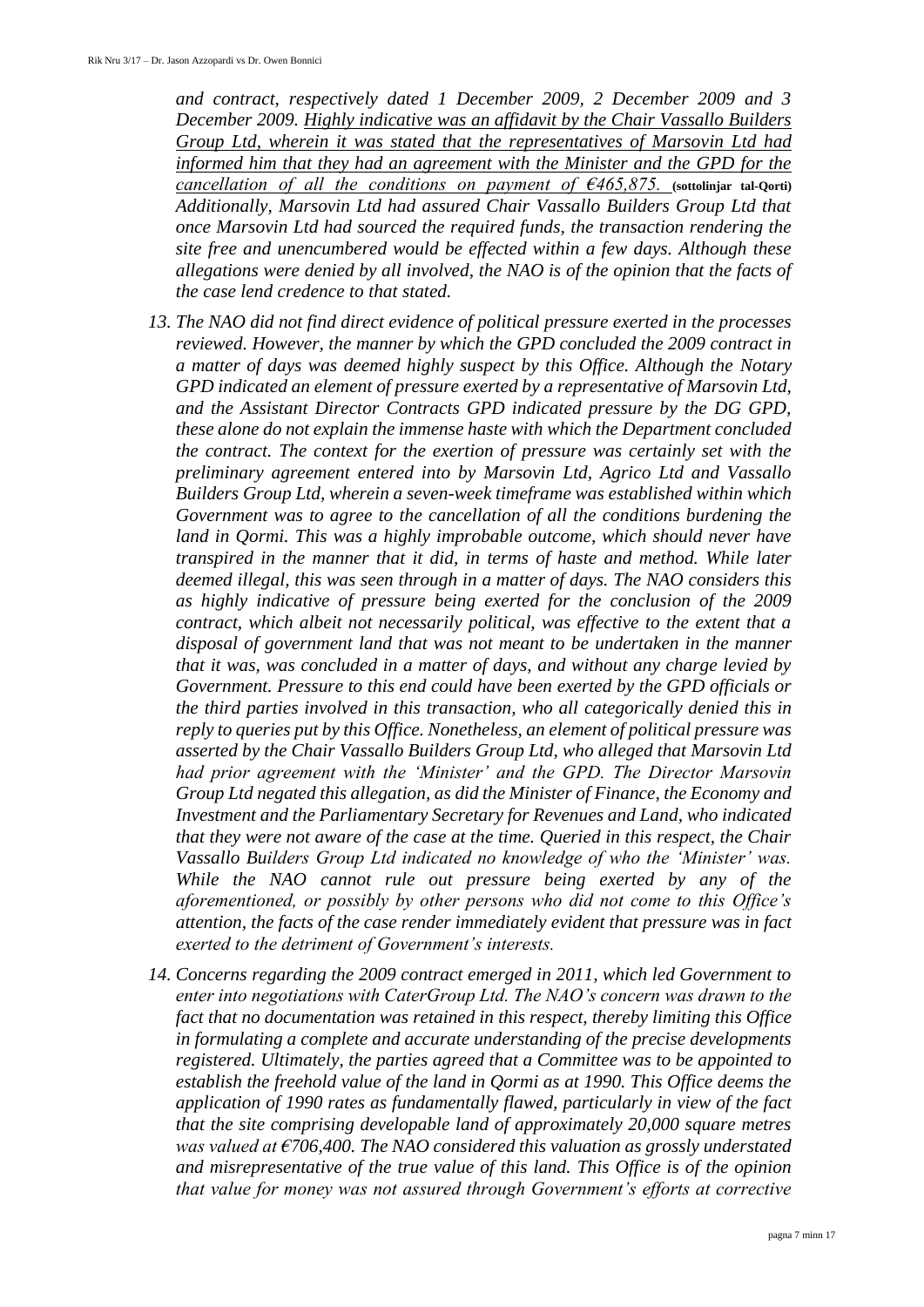*action in 2012. In the NAO's understanding, compensation payable to Government for the renouncement of conditions should have been valued at the time of such renouncement and not based on when the original emphyteutical grant was made. For this Office contends that it was then that the nature of the land was intrinsically altered, since no constraints in terms of use remained, resulting in an inevitable substantial increase in value. Given that the cancellation of conditions effected in the 2009 contract was deemed invalid, then the NAO is of the opinion that the conditions were to be valued as at 2012, when the limitations on use were rescinded.* 

- *15. Concerns in this respect were further accentuated following the NAO's establishment of the freehold value of the land as at 2012, determined as €7,839,000. Were it to be argued that the directum dominium was transferred in 2009, then the adjusted value of the land in Qormi as at this date would have been €8,466,000. Comparison of these values to that charged by Government results in a discrepancy of a magnitude that cannot be reasonably explained and extends beyond any limit of acceptability or fairness. In this Office's opinion, this variance represents the extent of the failure by the GPD in ensuring that Government was adequately compensated for land disposed of. The valuation of the land as at 1990 warped and compromised any notion of fair value, and it is in this context that the NAO considers the DG GPD and the CoL as answerable for this failure. In this Office's opinion, the Minister for Fair Competition, Small Business and Consumers (hereinafter referred to as Minister MFCC) also shoulders an element of responsibility in this respect, for he was aware of the nominal compensation being claimed by the GPD.***(sottolinjar tal-Qorti)** *In sum, in the NAO's understanding, the value assigned to the land remained far from fair, just or right and hence not representing value for money.*
- *16. The NAO was unable to determine who decided that the Committee was to value the land by applying 1990 rates, yet ascertained that this consideration was not imposed by the Committee. Notwithstanding the shirking of responsibility by the DG GPD and the CoL, this Office maintains that both were ultimately responsible for failing to comprehensively rectify the error committed by the Department in 2009, again failing to ensure that Government be adequately compensated for land disposed of. The NAO is of the opinion that this represents a grave failure in terms of good governance, transparency and accountability. Although the Minister MFCC contended that the decision to value the land as at 1990 was not within the remit of the politician, this Office maintains that failure to question the grossly misrepresentative value of the land was a shortcoming in terms of ministerial oversight. For it was the responsibility of the Minister MFCC to safeguard Government's interests and ensure that the GPD acted in line with this objective. It is in this context that the Minister MFCC bears a degree of responsibility for this gross misrepresentation of the value of the land.* **(sottolinjar tal-Qorti)**
- *17. The NAO established that the transfer of the land in Qormi through the contract of exchange dated 5 June 2012 was in accordance with legislation regulating the disposal of government land. However, this Office is of the opinion that the exchange can only be deemed legitimate insofar as the values of the lands exchanged reflect their true value. In this case, the NAO disputes the basis of this exchange in view of its serious reservations regarding the valuation of the land in Qormi. In this Office's opinion, adherence to the law does not necessarily imply that Government respected the principles of good governance, accountability and transparency. The application of 1990 rates renders this concern immediately evident. In the NAO's understanding, these principles could have been better safeguarded had Government resorted to the disposal of land following referral to*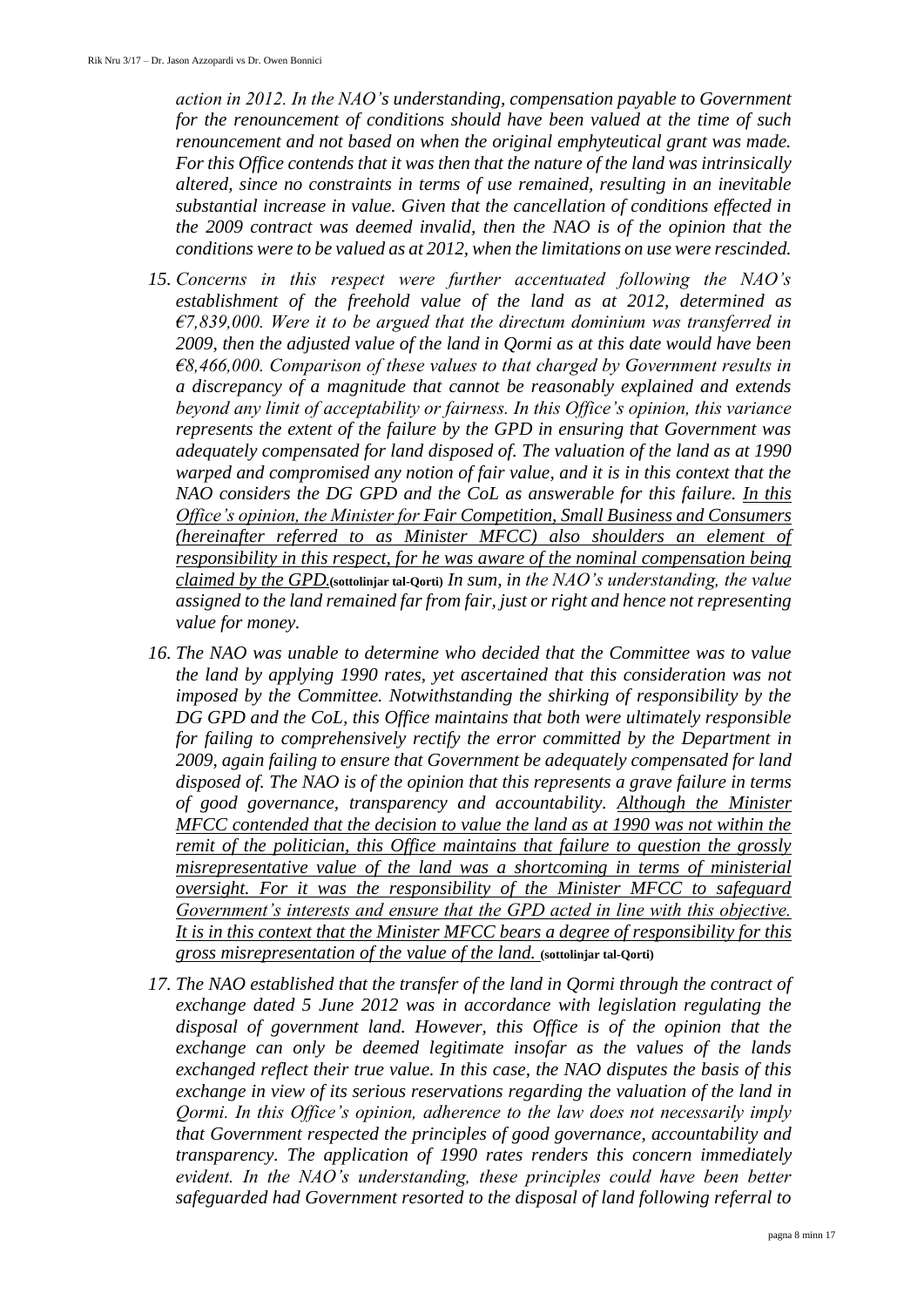*Parliament or subsequent to a call for tenders. While the NAO reaffirms that resort to exchange was a legally valid option, this Office is of the opinion that this course of action effectively circumvented the expected level of scrutiny provided by Parliament and in public calls for tenders.* 

- *18. This Office was unable to understand why the 2012 contract did not include the forfeiture, by LBM Breweries Ltd, of compensation for portions of land that had been expropriated, thereby exposing Government to possible claims in this respect. Other concerns related to the omission of a clause in the 2012 contract considering this transaction as full and final settlement, hence failing to definitely conclude the matter and ensure that Government was immune from possible legal action.*
- *19. In view of the limited documentation of key developments retained by the GPD and the often conflicting accounts of events, the NAO was at times unable to determine the precise involvement of the Government officials and third parties. Shortcomings in this respect impeded the Office from establishing who was responsible for key decisions that led to the 2009 and 2012 contracts. In the case of the 2009 contract, gaps in accountability were most evident in the process leading to Government's agreement to the cancellation of all conditions burdening the land. Specific reference in this sense is made to the Notary GPD, the Assistant Director Contracts GPD, the DG GPD and, possibly, the CoL. The NAO was unable to establish a comprehensive understanding of the initial request made by LBM Breweries Ltd, with developments as recorded on file and communicated by the officials involved an unlikely, often conflicting and incomplete account of events. Also unlikely was the manner in which the request was vetted and approved by the GPD, with endorsement a mere formality eliciting no real consideration of the merits of the case. It is in this context that the NAO considers the involvement of the GPD officials as ambiguous, devoid of the expected level of accountability that should characterise decisions of this nature.*
- 5. Jirrizulta illi fil-Konferenza Stampa illi giet indirizzata mill-intimat gewwa l-Kwartieri tal-Partit Laburista fis-7 ta' Jannar 2017, l-intimat tkellem dwar dana ir-rapport u lkonkluzjonijiet illi saru hemm, u r-rikorrent, fil-proceduri odjerni, esebixxa l-parti middiskors illi dwaru huwa hassu malafamat, fejn l-intimat qat is-segwenti:

*Issa hawnhekk qieghed f'posizzjoni li niżvela xi haga ohra jien, li lanqas qieghda fir-rapport tal-Awditur Generali. Jien ghidtilkom Ili Zaren Vassallo kien ircieva ittra wara PQ minghand il- Kummissarju tal-Artijiet. Zaren Vassallo meta kien ircieva dik l-ittra minghand il-Kummissarju tal-Artijiet, ghandna informazzjoni bilgurament - informazzjoni bil-gurament - illi Zaren Vassallo mar jiltaqa' ghand Jason Azzopardi u Jason Azzopardi qallu illi se jfittxu kompromess.* 

*Mela mhux biss, kif qal l-Awditur Generali li jinsab cert li l-file wasal ghand il-Ministru - il-file wasal ghand il-Ministru u l-Ministru ffirma. Imma jiena qieghed f'pożizzjoni li nghid, ahna qieghdin f'posizzjoni li nghidu, illi ghandna informazzjoni bil-gurament, nerģa' nghid, illi meta Zaren Vassallo rcieva dik l-ittra mill-Kummissarju tal-Artijiet mar ghand Jason Azzopardi u Jason Azzopardi - li lhin kollu jippredka fuq il-good governance, u jaghmel dak il-wicc ta kanonku, u jghid kemm huwa sewwa li... u naqbel mieghu favur il-good governance - Jason Azzopardi, dan l-istess wiehed li jghajjar lil kulhadd korrott, dan il-bniedem lil Zaren Vassallo qallu "Insibu kompromess".*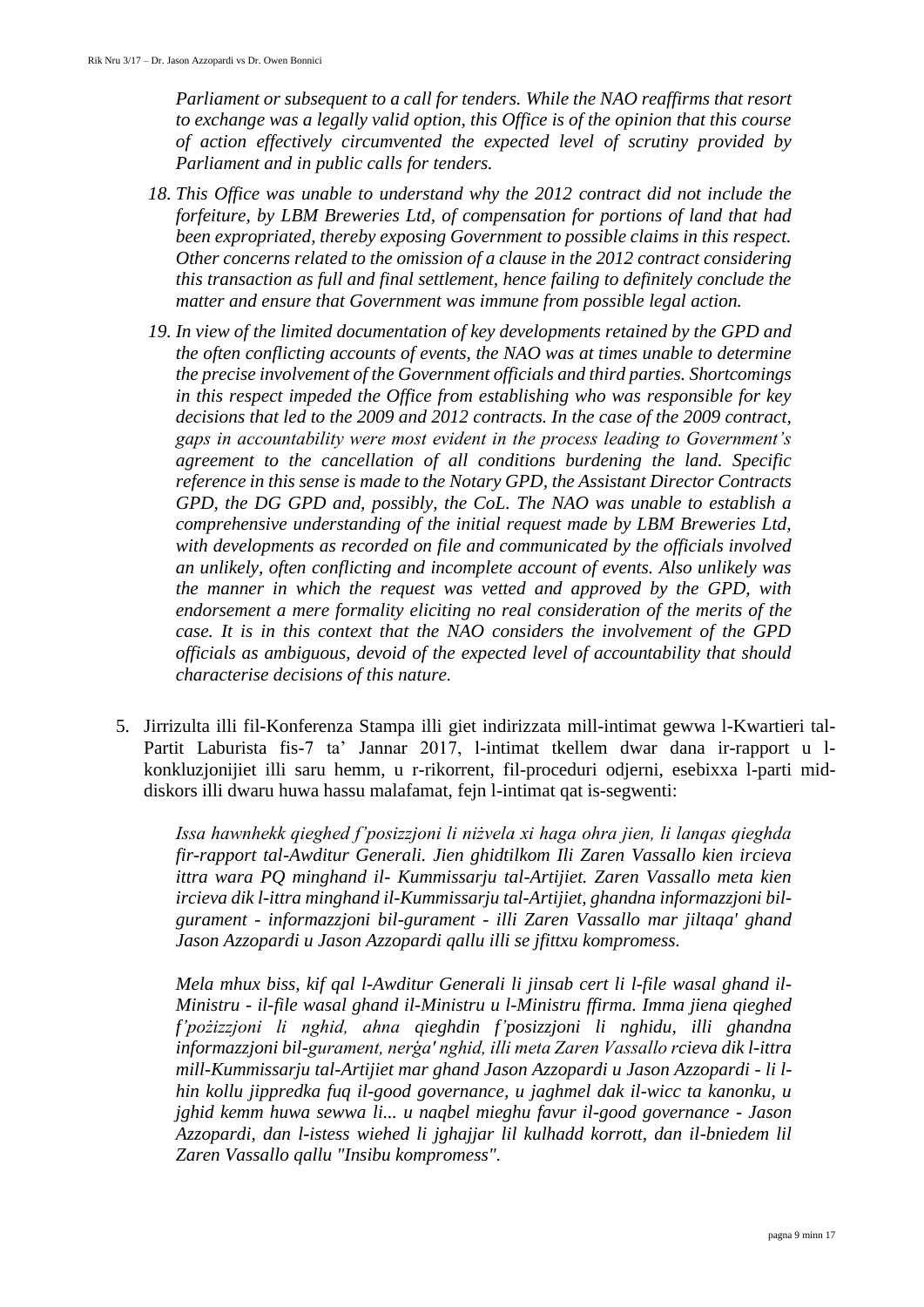*U sabuh il-kompromess ghaliex hatru tliet periti: wiehed minnhom, ic-chair, Alex Torpiano, l- iehor maghżul minn Zaren Vassallo u l-iehor maghżul mill-Gvern. Hatru dawn it-tliet periti u stmaw il-kundizzjonijijiet bil-valur tan-1990. Qiesni jien, nerga' nghid, ha nbiegh lil Maria l-proprjetà tieghi, nghidilha però "Maria ta, ghax jiena qalbi tajba, mhux bil-valur tal-lum ta ha nbieghielek bil-valur tan-1990." Dan huwa Jason Azzopardi.* 

*U nerga' nghid minn mindu hareg dan ir-rapport fid-deher, Jason Azzopardi ma refa' ebda responsabbiltà. U Jason Azzopardi ghandu jerfa' r-responsabbiltà politika ghal dan il-każ serjissimu li qed nitkellmu fuq art tal-Gvern b'wiehed u ghoxrin elf metru kwadru.*

6. Jirrizulta, di fatti, illi l-intimat, kemm waqt il-Konferenza Stampa fuq imsemmija, kif ukoll waqt il-proceduri odjerni, ghamel referenza ghal-xhieda moghtija minn Nazzareno Vassallo, fi proceduri mibdija minn '*Vassallo Builders Group Limited vs Marsovin Limited et'*, fejn, meta xehed quddiem il-Prim Awla tal-Qorti Civili fis 16 ta' Gunju 2015, qal, fost affarjiet, issegwenti:

*Dr Joseph Camilleri: Il-procedura tat-tlett periti li wasslu ghall-evaluation, kemm tghidilina inti personalment kont involut fiha jew aktar mexxewk ma nafx forsi lavukati jew haddiehor?* 

*Xhud: Mela, ha mmur pass lura. Din l-ewwel messaggi li rcevejna min-naha tal-Lands kienet li dawn iridu kumpens ta' iktar minn disa' mitt elf biex inehhu din ilkundizzjoni.* 

*Qorti: Meta tghid dawn Sur Vassalo ghal min qed talludi?* 

*Xhud: Ghal-Lands, ircevejt risposta mil-Lands ghax jiena tkellimt u anke kont mort ghand il-Ministru responsabbli dak iz-zmien u r-risposta kienet dan pero' lesti li npoggu madwar mejda u nsibu kompromess. Jiena dejjemi bqajt niehu l-atitudni isma' jekk dan huwa zball taghkom m'ghandix ghalfejn inhallas ghalilh jien ghax huma qalu ghax ghamilna zbal fl-atitudni, kif imxew huma. Imbaghad kien hemm suggeriment illi naghmlu arbitragg, u jien qbilt ma l-idea u ftehmna fuq chairman ta' dan l-arbitragg li kien il-Professur Torpiano u z-zewg nahat kellhom jinnominaw perit kull wiehed.*

- 7. Jirrizulta illi Nazzareno Vassallo qatt ma ttella minn ebda mill-partijiet sabiex jichad u/jew jikkonferma dak illi huwa kien gia qal bil-gurament quddiem il-Prim Awla tal-Qorti Civili.
- 8. Jirrizulta illi l-intimat, biex jiggustifika l-konkluzjonijet minnu milhuqa illi Vassallo kien qieghed jirreferi ghar-rikorrent meta l-istess Vassallo uza l-kliem "*Ministru ikkoncernat*", ipproduca wkoll artikolu illi deher fil-harga ta' **The Malta Independent** fit 22 ta Jannar 2017, jigifieri wara illi nbdew il-proceduri odjerni, u wara illi r-rapport tal-Awditur Generali w lkonkluzjonijet milhuqa kienu gew diskussi fuq proprammit a' diskussjoni fuq l-istazzjon nazzjonali tat-Televizjoni TVM, fejn gie rappurtat is-segwenti:

*This newspaper also spoke to Mr Fenech, who denied having met Mr Vassallo on the topic in question. "I cannot say that I never spoke to him but we never discussed this subject."*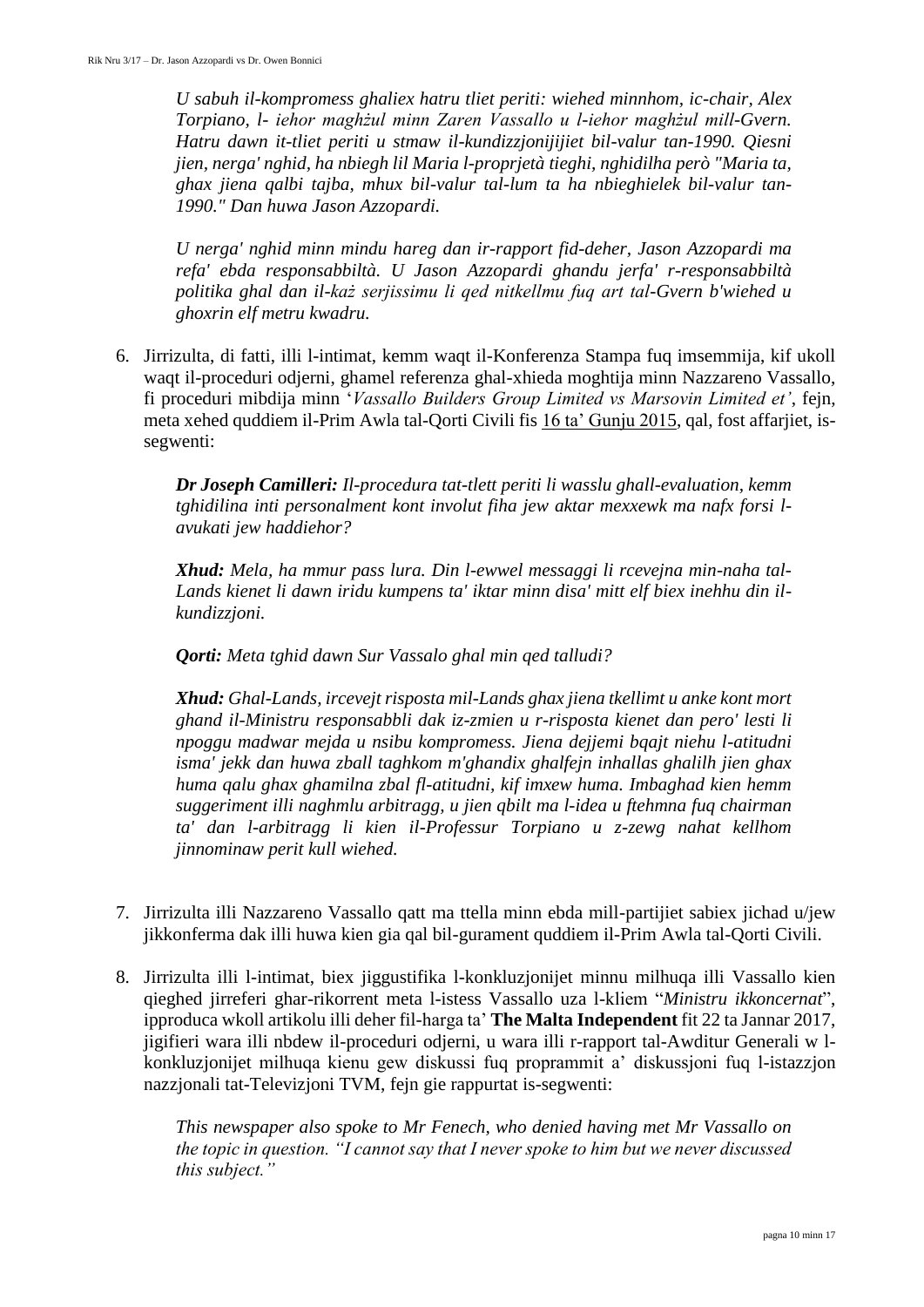*Mr Fenech added that Mr Vassallo had had no reason to speak to him because Vassallo's disagreement was with Marsovin, not the government. "The NAO report makes it clear that the Lowenbrau report was never placed on my desk."*

*The former finance minister said in 2011 he had a Parliamentary Secretary responsible for lands under him – Jason Azzopardi – and the latter would deal with that sector unless it was something out of the ordinary. "If Zaren Vassallo had come*  to speak to me I would have sent him to Jason. If his file had been brought to me, I *would have sent it to Jason. But none of those things happened."*

9. Jirrizulta illi Tonio Fenech qatt ma ttella minn ebda mill-partijiet sabiex jichad u/jew jikkonferma dak illi kien irrappurtat illi qal lill gazzetta The Malta Independent.

#### **4. Konstatazzjonijiet legali**

- 1. Jirrizulta illi l-intimat, fid-difiza tieghu, sahaq illi ma kien hemm xejn libelluz f'dak illi kien qal filwaqt illi insista illi dak li kien qal kien '*value judgment*' u '*fair comment*' dwar materja pubblika, bbazata fuq fatti sostanzjalment veri, li kienu accettabbbli f'socjeta demokratika.
- 2. In vista ta' tali difiza, ikun ipportun illi jitqiesu xi principji generali stabblilit mill-Qrati lokali u esteri dwar tali kuncett.
- 3. Kif intqal fis-sentenza **Ligens vs Austria**, mhaddna mill-Qorti Maltin ukoll, il-politiku huwa soggett ghall-livell ta' kritika ferm oghla minn-normal, u di fatti, s-sentenza tghid:-

*The limits of acceptable criticism are accordingly wider as regards a politician as such than as regards a private individual. Unlike the latter, the former inevitably and knowingly lays himself open to close scrutiny of his every word and deed by both journalists and the public at large, and he must consequently display a greater degree of tolerance. No doubt Article 10 para. 2 (art. 10-2) enables the reputation of others - that is to say, of all individuals - to be protected, and this protection extends to politicians too, even when they are not acting in their private capacity; but in such cases the requirements of such protection have to be weighed in relation to the interests of open discussion of political issues.*

4. Kif intqal fil-Qorti Ewropea ghad-Drittijiet tal-Bniedem fil-kawza **Chauvy and Others vs France** deciza fid 29 ta' Gunju 2004,

*Freedom of expression constitutes one of the essential foundations of a democratic society and one of the basic conditions for its progress and each individual's selffulfilment. Subject to paragraph 2 of Article 10, it is applicable not only to "information" or "ideas" that are favourably received or regarded as inoffensive or as a matter of indifference, but also to those that offend, shock or disturb. Such are the demands of that pluralism, tolerance and broadmindedness without which there is no "democratic society". As set forth in Article 10, this freedom is subject to exceptions, which must, however, be construed strictly, and the need for any restrictions must be established convincingly.*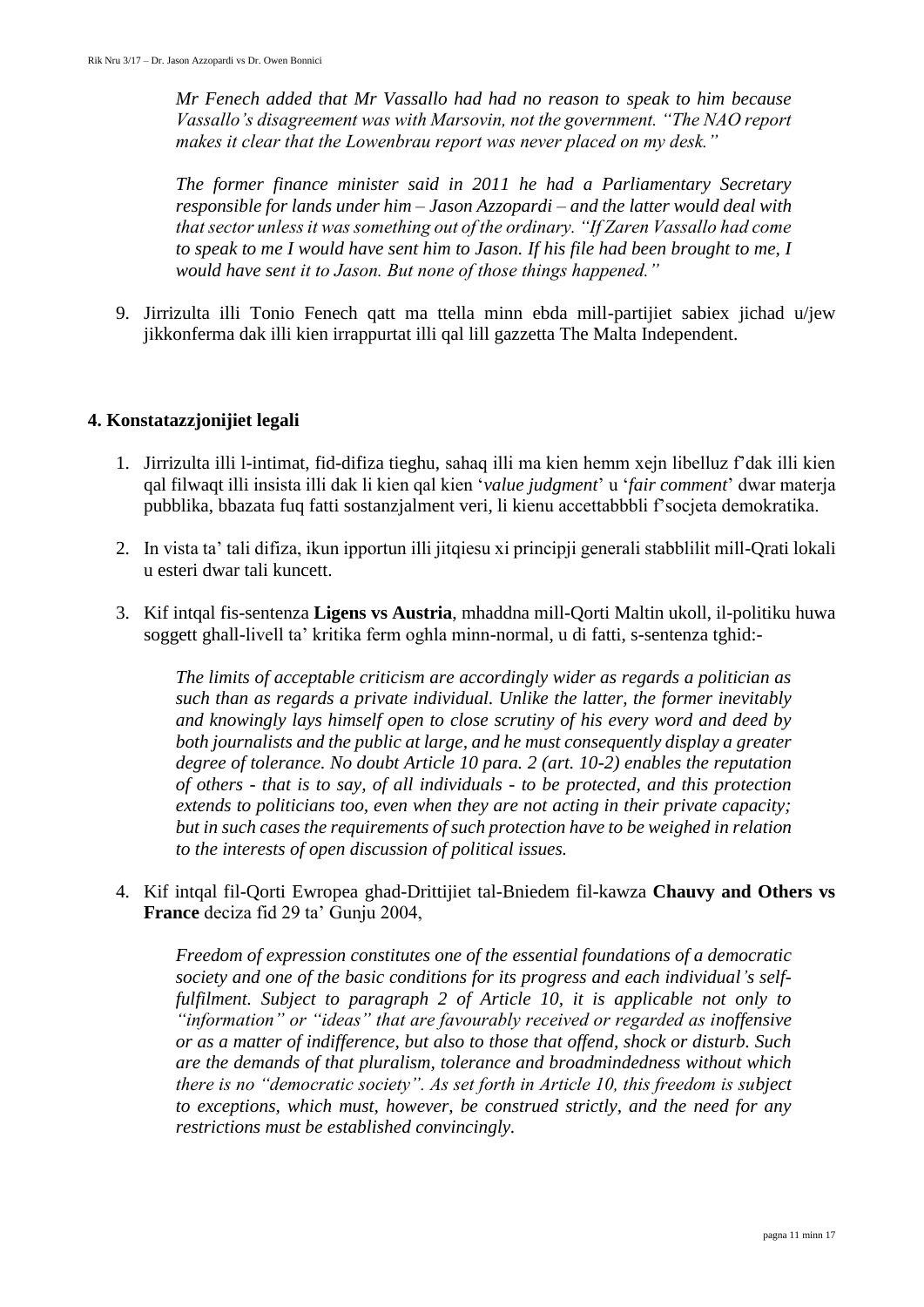5. Kif gie osservat fil-kawza **Delphi AS vs Estonia** deciza mill-Qorti Ewropeja tad-Drittijiet tal-Bniedem fl-10 ta' Ottubru 2013, id-dritt tal-liberta' ta' l-espressjoni, li giet invokata millintimat, giet ikkunsidrata kif gej:

*78. The fundamental principles concerning the question whether an interference with freedom of expression is "necessary in a democratic society" are well established in the Court's case-law and have been summarised as follows:*

*(i) Freedom of expression constitutes one of the essential foundations of a democratic society and one of the basic conditions for its progress and for each individual's self-fulfilment. Subject to paragraph 2 of Article 10, it is applicable not only to 'information' or 'ideas' that are favourably received or regarded as inoffensive or as a matter of indifference, but also to those that offend, shock or disturb. Such are the demands of pluralism, tolerance and broadmindedness without which there is no 'democratic society'. As set forth in Article 10, this freedom is subject to exceptions, which ... must, however, be construed strictly, and the need for any restrictions must be established convincingly ...*

*.....*

*80. The Court reiterates that the right to protection of reputation is a right which is protected by Article 8 of the Convention as part of the right to respect for private life. In order for Article 8 to come into play, however, an attack on a person's reputation must attain a certain level of seriousness and be made in a manner causing prejudice to personal enjoyment of the right to respect for private life.*

*81. When examining whether there is a need for an interference with freedom of expression in a democratic society in the interests of the "protection of the reputation or rights of others", the Court may be required to ascertain whether the domestic authorities have struck a fair balance when protecting two values guaranteed by the Convention which may come into conflict with each other in certain cases, namely on the one hand freedom of expression protected by Article 10, and on the other the right to respect for private life enshrined in Article 8.*

*82. The Court has found that, as a matter of principle, the rights guaranteed under Articles 8 and 10 deserve equal respect, and the outcome of an application should not, in principle, vary according to whether it has been lodged with the Court under Article 10 of the Convention by the publisher of an offending article or under Article 8 of the Convention by the person who has been the subject of that article. Accordingly, the margin of appreciation should in principle be the same in both cases.*

*83. The Court has considered that where the right to freedom of expression is being balanced against the right to respect for private life, the relevant criteria in the balancing exercise include the following elements: contribution to a debate of general interest, how well known the person concerned is, the subject of the report, the prior conduct of the person concerned, the method of obtaining the information and its veracity, the content, form and consequences of the publication, and the severity of the sanction imposed.*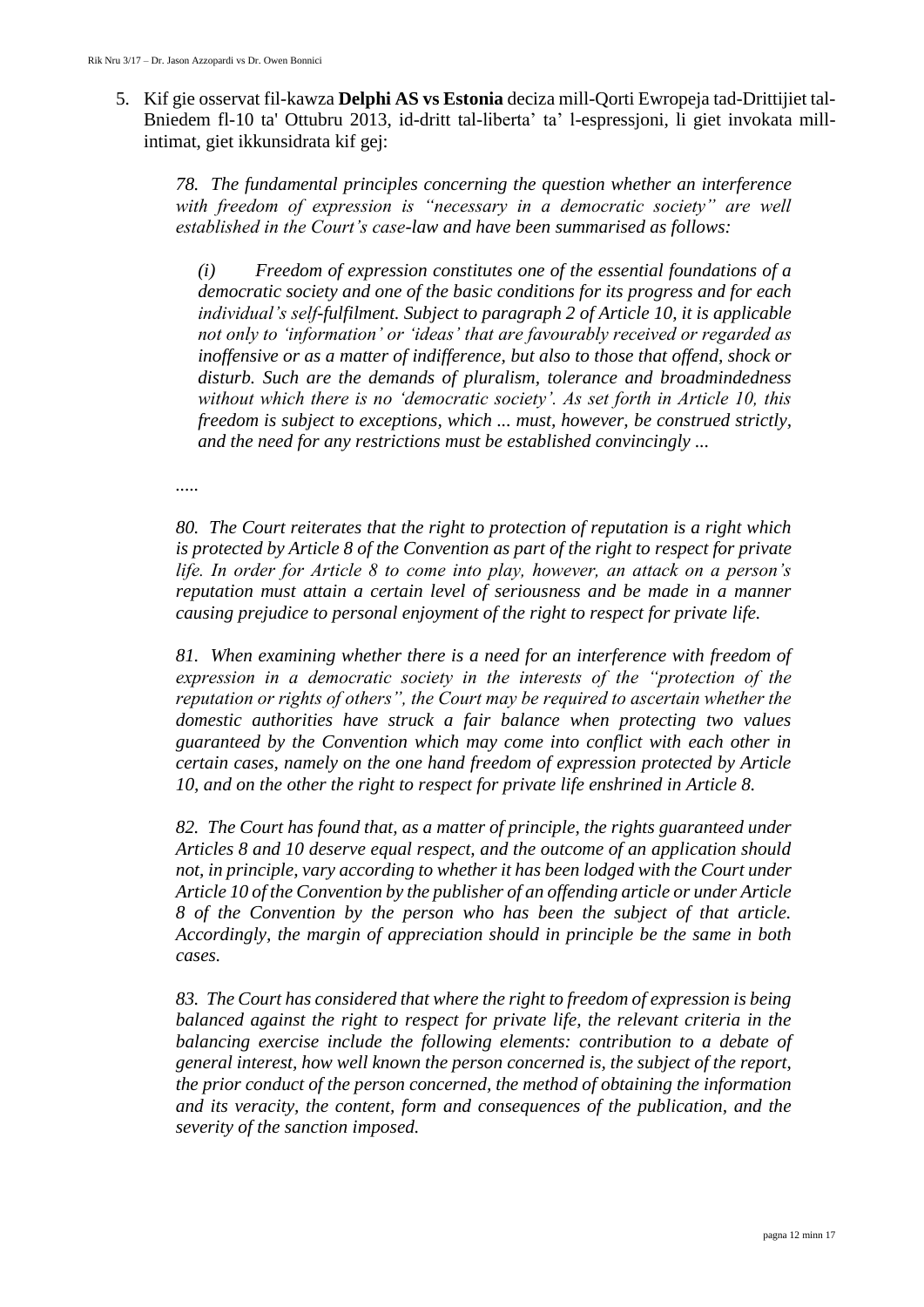6. Fil-kawza **Erla Hlynsdottir vs Iceland** deciza mill Qorti Ewropeja ghad-Drittijiet tal-Bniedem fil 21 ta' Ottubru 2014, intqal is-segwenti:

*A fundamental distinction should be made between statements that are to be categorized as factual assertions and value judgments. In its contextual examination of the disputed statement as a whole, the Court must carry out its own evaluation of the impugned statement. Furthermore, the Court has acknowledged that the distinction between value-judgments and statements of fact may be blurred, and that the issue may need to be resolved by examining the degree of factual proof.*

7. Dana l-argument huwa rifless anke fid-decizjoni illi l-istess Qorti kienet tat fil-kawza **Sizma vs Hungary** deciza f'Ottubru 2012 fejn intqal is-segwenti:

*"The Court would add that in order to assess the justification of the statements in question, a distinction needs to be made between statements of fact and value judgments, in that, while the existence of facts can be demonstrated, the truth of value judgements is not susceptible of proof. The requirement to prove the truth of a value judgment is generally impossible to fulfil and infringes freedom of opinion itself, which is a fundamental part of the right secured by Article 10. The classification of a statement as a fact or a value judgment is a matter which, in the first place, falls within the margin of appreciation of the national authorities, in particular the domestic courts. However, even where a statement amounts to a value judgment, there must exist a sufficient factual basis to support it, failing which it may be."*

8. Dwar 'fair comment', imbghad, **Gatley on Libel and Slander** jghid:

*To succeed in a defence of fair comment the defendant must show that the words are comment, and not a statement of fact. He must also show that there is a basis of fact for the comment, contained or referred to in the matter complained of. Finally, he must show that the comment is on a matter of public interest, one which has expressly or implicitly put before the public for judgment or is otherwise a matter with which the public has a legitimate concern. If, however, the plaintiff can show that the comment was not made honestly or was actuated by malice, he will defeat the plea.*

9. Fil-kawza **Dr Louis Galea vs Etienne St John u Felix Agius** deciza fit 30 ta' April 2015, intqal is-segwenti :

*... dwar l-aspett tad-difiża tal-kumment ġust ilu żmien jingħad mill-Qrati tagħna li, biex id-difiża tal-kumment ġust tkun tgħodd, jeħtieġ li min jistrieħ fuqha jseħħlu juri li (a) l-kumment kien imsejjes fuq fatt li jkun issemma fil-pubblikazzjoni li minnha jitressaq l-ilment; (b) il-fatt imsemmi jrid ikun sostanzjalment minnu; (ċ) ilkumment irid jintwera li jkun ġustifikabbli jew mistħoqq; (d) il-kumment irid ikun tali li jikkwalifika bħala kritika u mhux żebliħ, tgħajjir jew insolenza; u (e) irid jagħti l-fehma onesta tal-kummentatur u li l-pubblikazzjoni ta' dik il-fehma ma saritx b'ħażen jew bil-ħsieb preċiż li jweġġa' lil dak li jkun.*

10. Tali taghlim huwa anke rifless f'gurisprudenza estera u, di fatti, fil-kawza **Spiller vs Joseph** deciza mill-Qorti tal-Appell Ingliza fl-1 ta' Dicembru 2010, Lord Phillips ghamel is-segwenti konsiderazzjonijiet meta wiehed iqis id-difiza ta' 'fair comment':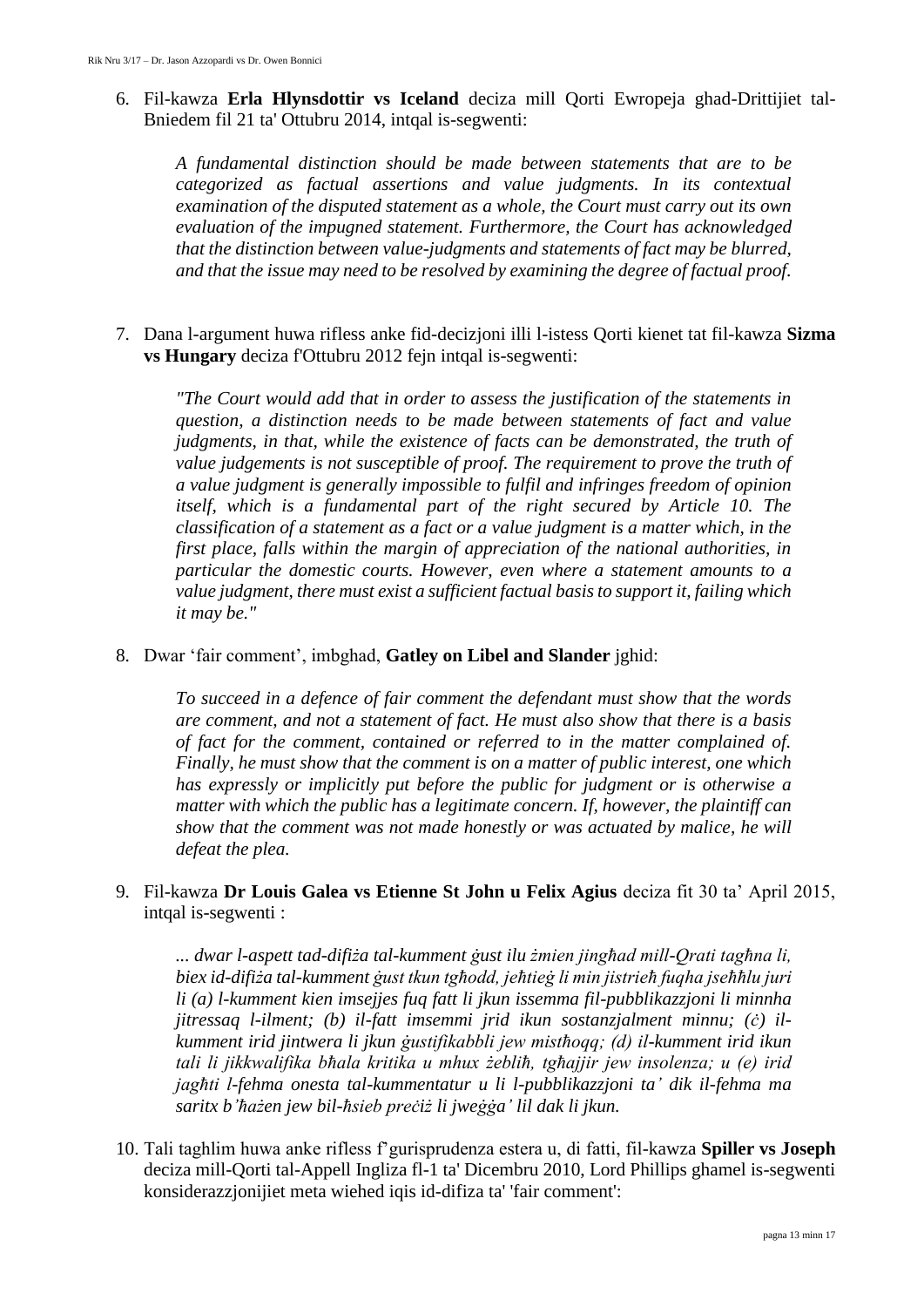*A subsidiary but important issue was what it was that a defendant had to prove in order to establish the defence of fair comment. Counsel for the plaintiff submitted that the defendant had to establish that: (i) the words complained of were comment; (ii) the comment was on facts; (iii) the facts commented on constituted a matter of public interest; (iv) the comment was objectively "fair"; that is the comment was one that was capable of being honestly founded on the facts to which it related, albeit by someone who was prejudiced and obstinate; (v) the comment represented the defendant's honest opinion. If he discharged all these burdens, the defence could none the less be defeated by proof of malice on the part of the defendant, but the onus of proving malice lay on the plaintiff. Both the Court of Appeal and the House of Lords held that there was no burden on the defendant to establish the fifth element. The defendant's honesty was assumed unless the plaintiff could disprove it by establishing malice.*

11. Finalment, kif osservat dina l-Qorti, kif ppresjeduta, fil-kawza '**Jesmond Mugliette vs Alfred Sant**'

*Din il-Qorti tirrileva wkoll illi wasal il-mument illi tali regola titwessa aktar fissens illi meta jkun hemm dibattitu politiku ghaddej bejn politici, tali livell ta' kritika ghadha interpretata f'livell aktar wiesgha minn dak ipprovdut hawn fuq, peress illi d-dibattitu politiku huwa l-pern ta' socjeta demokratika u, ghalhekk ghandha tigi protetta u stimulata minn dina l-Qorti u mhux imxekkla fl-operat taghha.*

#### **5. Konstatazzjonijiet tal-Qorti**

- 1. Jirrizulta illi r-rikorrent hass ruhu aggravat b'dak illi allega l-intimat dwaru u, fi kliem rrikorrent stess moghtija lill-Qorti waqt ix-xhieda tieghu, "*hija gidba fahxija li jigi Owen Bonnici jghid li jien ltqajt ma' Zaren Vassallo biex insibu kompromess*". (fol 28)
- 2. Jirrizulta illi dina kienet ir-raguni ghaliex r-rikorrent nieda dawna l-proceduri odjerni, stante illi insista illi ma kienx minnu li huwa qatt ltaqa ma' xi hadd minn Vassallo Group sabiex jiddiskuti l-problema illi l-istess socjeta kienet qed tiffaccja rizultat ta' talba ghal rexissjoni tal-kuntratt da' parte tad-Dipartiment tal-Artijiet.
- 3. Jirrizulta illi r-rikorrent, ghajr ghax-xhieda tieghu, pproduca bhala xhud principali s-sur Albert Mamo, illi kien, dak iz-zmien, il-Kummissarju tal-Artijiet, li spjega dak li gara kif gej:

*Iktar tard, igifieri ghaddiet anke nahseb sena, sirt naf x'gara, gie jghidli xi hadd u kien hemm xi haga fil-gazzetti wkoll. Cempilt mill-ewwel lil Ministru, ghidtlu isma', dak iz-zmien kien Dr Jason Azzopardi, ghidtlu isma' gara hekk, hekk u hekk.* **(sottolinjar ta' dina l-Qorti)** *Ghidtlu dan spicca li dawn fdew ic-cens, hadu art ta' 25 tomna biex jaghmlu fabbrika u issa dawn gew ghandhom bicca art jistghu juzawha ghalxiex iridu u sempliciment 240 thousand li hallsu biex fdew ic- cens. Ghidtlu li din ma jistax ikun, ghidtlu din indirettament gew kontra l-Lands Disposal Act. Ghax il-Lands Disposal Act, biex inti tiehu art biex tizviluppaha kummercjalment trid jew tmur Board jew rizoluzzjoni tal- Parlament. Jew inkella takkwistaha b'xi tpartit. Igifieri this is it. Dr Azzopardi ghamilli minuta fejn qalli hu l-azzjoni legali possibbli u mort ghand l-AG. Kellimt l-AG Dr Peter Grech, mort l-ufficcju dakinhar stess u hrigt ittra ufficjali. (fol 87)*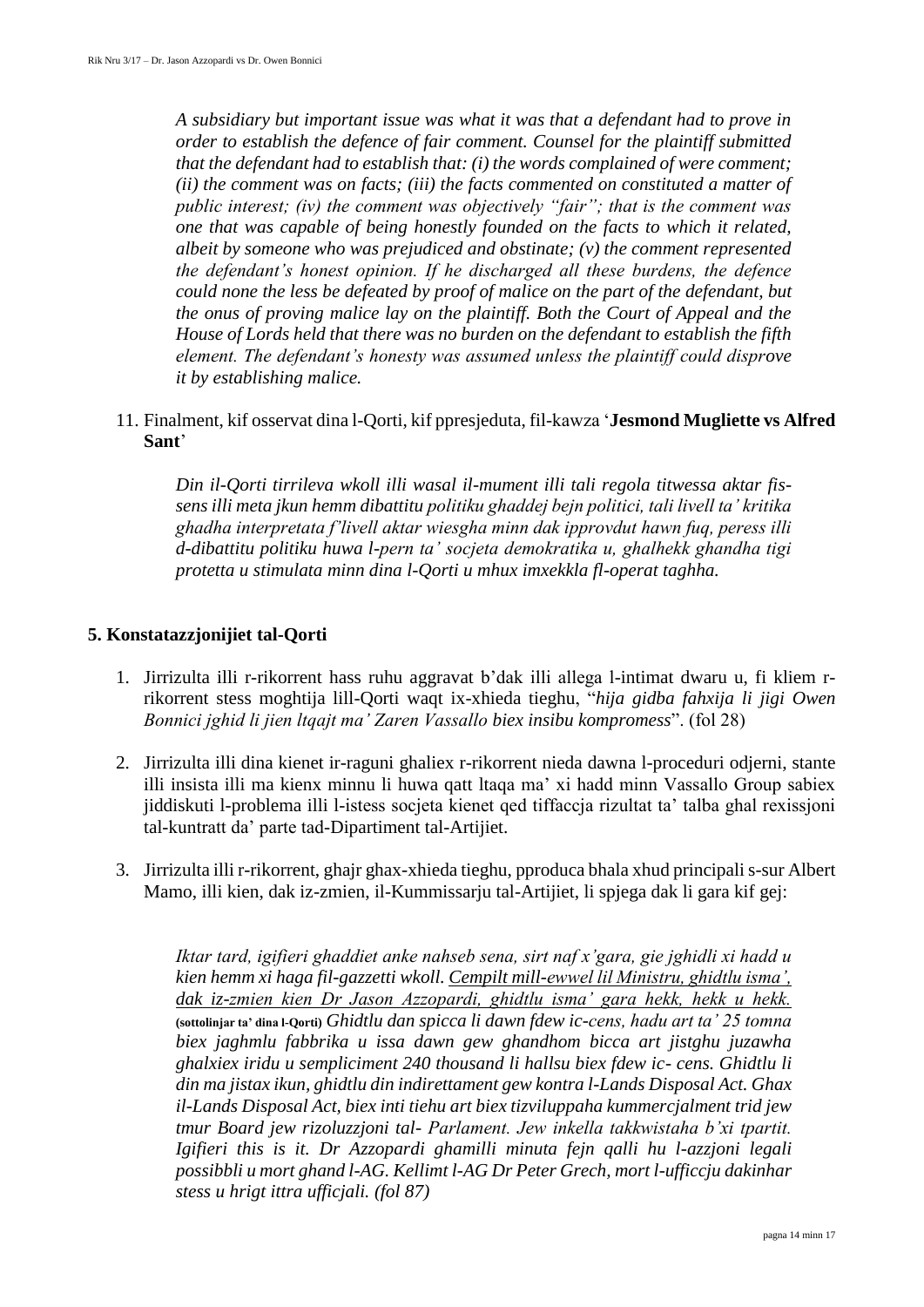4. Jirrizulta illi l-intimat, da parte tieghu, fix-xhieda tieghu, sahaq illi huwa wasal ghallkonkluzjoni illi r-rikorrent kellu responsabbilta' fil-kaz tat-trasferiment tal-art ta' Hal Qormi, u qal is-segwenti:

*Issa fuq xiex Dr Azzopardi ha ghalih? Fuq xiex ha ghalih? Hu ha ghalih ghaliex jien fis-7 ta' Jannar jew fil-bidu ta' Jannar tas-sena l-ohra jidhirli, jien ghamilt konferenza stampa fejn ghidt, ghidt jiena ghandi prova dokumentarja bil-gurament li tghid li Zaren Vassallo kellem lil Jason Azzopardi u Jason Azzopardi qallu ha nsibu kompromess. Jiena dik li ghidt. U fuq hekk ha ghalih u fuq hekk ghamel illibell. Issa nixtieq nghid minn fejn gibtha dik. U rrid nghid ukoll li dan li ha nghid kont ghidtu fuq Xarabank, ghaliex Dr Azzopardi beda jisfidani u qal li mhux vera, kien sar Xarabank u esebejt dan li ha nghid quddiem il-poplu kollu.* (fol 96)

5. L-istess intimat kompla jghid hekk:

*U Zaren Vassallo wiegeb hekk, "Ghal Lands. Ircevejt risposta mil-Lands ghax jien tkellimt u anke kont mort ghand il-Ministru responsabbli ta' dak iz- zmien u rrisposta kienet dan pero' lesti li npoggu madwar mejda u nsibu kompromess." Igifieri jiena qghadt fuq li qal Zaren Vassallo bil-gurament fil- Qorti.* (fol 97)

- 6. Jirrizulta, di fatti, illi l-intimat ghamel il-kummenti tieghu ibbazati fuq xhieda moghtija bilgurament minn Nazzareno Vassallo fil-Qrati tal-Gustizzja, liema xhieda ma giet bl-ebda mod kontradetta mill-istess Vassallo quddiem la dik il-Qorti illi kienet qed tisimghu dakinhar illi ha l-gurament, u wisq anqas quddiem dina l-Qorti, fejn ir-rikorrent seta facilment jtella lillistess Vassallo sabiex jichad dak illi huwa kien asserixxa bil-gurament, liema cahda qatt ma ngiebet ghax ir-rikorrent qatt ma tella lill Nazzareno Vassallo, ossija l-persuna illi allega li rrikorrent kien iltqa' mieghu biex tinstab kompromess, quddiem dina l-Qorti.
- 7. Jirrizulta, ghalhekk, illi fil-mument illi l-intimat ghamel il-konsiderazzjonijet tieghu fil-Konferenza Stampa li wasslet ghall-proceduri odjerni, l-intimat kien qieghed jikkummenta dwar fatti illi dak il-hin kienu jirrizultawlu sostanzjalment korretti stante illi bbazati fuq xhieda guramentata ta' persuna li, fi kliem l-intimat "*huwa maghruf hafna ghad-donazzjonijiet li jaghti lil Partit Nazzjonalista*" (fol 95), u li ta tali verzjoni tal-fatti aktar minn sentejn u nofs qabel, ossija 16 ta' Gunju 2015, quddiem il-Prim Awla tal-Qorti Civili.
- 8. Jirrizulta illi, apparti tali konsiderazzjonijiet, l-intimat esebixxa wkoll artikolu illi deher filgurnal The Malta Independent, aktar minn gimghatejn wara illi saret il-Konferenza Stampa u, ghalhekk, kienet gia inbdiet il-kawza odjerna, fejn l-istess gazzetta ghamlet storja investigattiva dwar dak allegat kemm mill-Awgitur Generali kif ukoll mill-intimat u, fost persuni ohra, kellmet lill Tonio Fenech, illi dak iz-zmien kif il-Ministru responsabbli taddikasteru li tahtu kien jaqa id-Dipartiment tal-Artijiet u li tieghu r-rikorrent kien Segretarju Parlamentari, li gie rrappurtat illi qal is-segwenti:

*"If Zaren Vassallo had come to speak to me I would have sent him to Jason. If his file had been brought to me, I would have sent it to Jason. But none of those things happened."*

9. Jirrizulta illi tali assersjoni ghadha tittiehed fil-kuntest taghha, stante illi la giet ikkonfermata w/jew michuda mill-istess Tonio Fenech stante illi hadd mill-partijiet ma tellghu, u tali dikjarazzjoni saret lill-gurnalista illi lanqas ma ttella sabiex jikkonferma dak mnnu miktub. Madanakollu, tali assersjoni ghandha tittiehed fil-kunest tal-insistenza tar-rikorrent illi huwa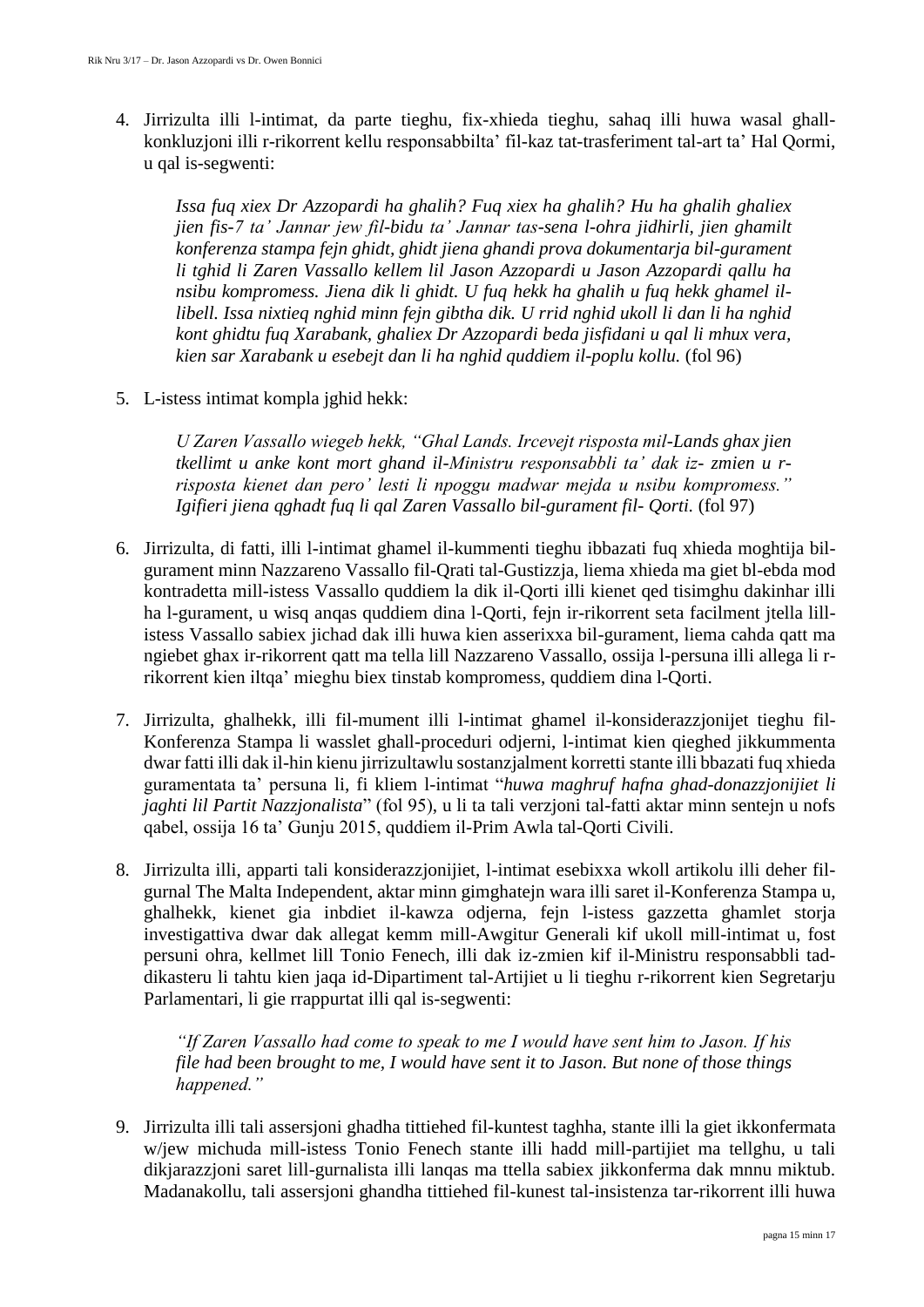ma kienx il-Minisru dak iz-zmien u ghalhekk ma setax kien qieghed jaghmel referenza ghalih Nazzareno Vassallo meta ghamel d-dikjarazzjoni li abbazi taghha tkellem l-intimat.

10. Jirrizulta, madanakollu, illi fi kliem Albert Mamo, illi huwa persuna rispettabbli hafna fis-Servizz Civili u, ghal hafna snin, kellu l-kariga ta' Kummissarju tal-Artijiet sakemm tali dikasteru gie abolit bl-introduzzjoni tal-Awtorita' tal-Artijiet, ir-rikorrent kien indikat bhala il-Ministru responsabbli, tant illi fix-xhieda tieghu, Mamo jghid dan:

*Cempilt mill-ewwel lil Ministru, ghidtlu isma', dak iz-zmien kien Dr Jason Azzopardi, ghidtlu isma' gara hekk, hekk u hekk.*

11. Jirrizulta illi l-argumentazzjoni maghmulha mill-intimat, kif jidher fit-traskritt provdut mirrikorrenti, juri kumment politiku illi l-istess intimat kien qieghed jaghmel dak iz-zmien, fejn huwa kien qieghed jallega illi "*Jason Azzopardi ghandu jerfa r-responsabbilta' politika ghal dak il-kaz serjissimu*", liema konkluzjonijiet kienu anke milhuqa mill-Awditur Generali meta qal is-segwenti:

*In this Office's opinion, the Minister for Fair Competition, Small Business and Consumers (hereinafter referred to as Minister MFCC) also shoulders an element of responsibility in this respect, for he was aware of the nominal compensation being claimed by the GPD.*

*…*

*Although the Minister MFCC contended that the decision to value the land as at 1990 was not within the remit of the politician, this Office maintains that failure to question the grossly misrepresentative value of the land was a shortcoming in terms of ministerial oversight. For it was the responsibility of the Minister MFCC to safeguard Government's interests and ensure that the GPD acted in line with this objective. It is in this context that the Minister MFCC bears a degree of responsibility for this gross misrepresentation of the value of the land.*

- 12. Jirrizulta, finalment, illi mir-rapport tal-Awditur Generali huwa car li meta ssir referenza ghall-"*Minister MFCC",* tali referenza hija ghal *"the Minister MFCC the Hon Dr Jason Azzopardi, who between March 2008 and December 2011 held the post of Parlamentary Secretary (PS) Revenue and Lands*" (fol 44 tergo), jigifieri ir-rikorrent illi kien okkupa tali kariga.
- 13. Jirrizulta, mill-provi prodotti mill-intimat, illi l-assersjoni illi huwa kien ghamel kienet wahda sostanzjalment korretta stante illi bbazata fuq xhieda guramentata ta' terza persuna, ossija Nazzareno Vassallo, kif ukoll fuq dak li gie rappurtat fir-rapport tal-Awditur Generali, filwaqt illi ghandha ukoll titqies bhala kumment politiku illi dejjem isir fil-kamp politiku u li certament ma jistghu qatt jitqiesu bhala kummenti malafamanti fil-konfront tar-rikorrenti.